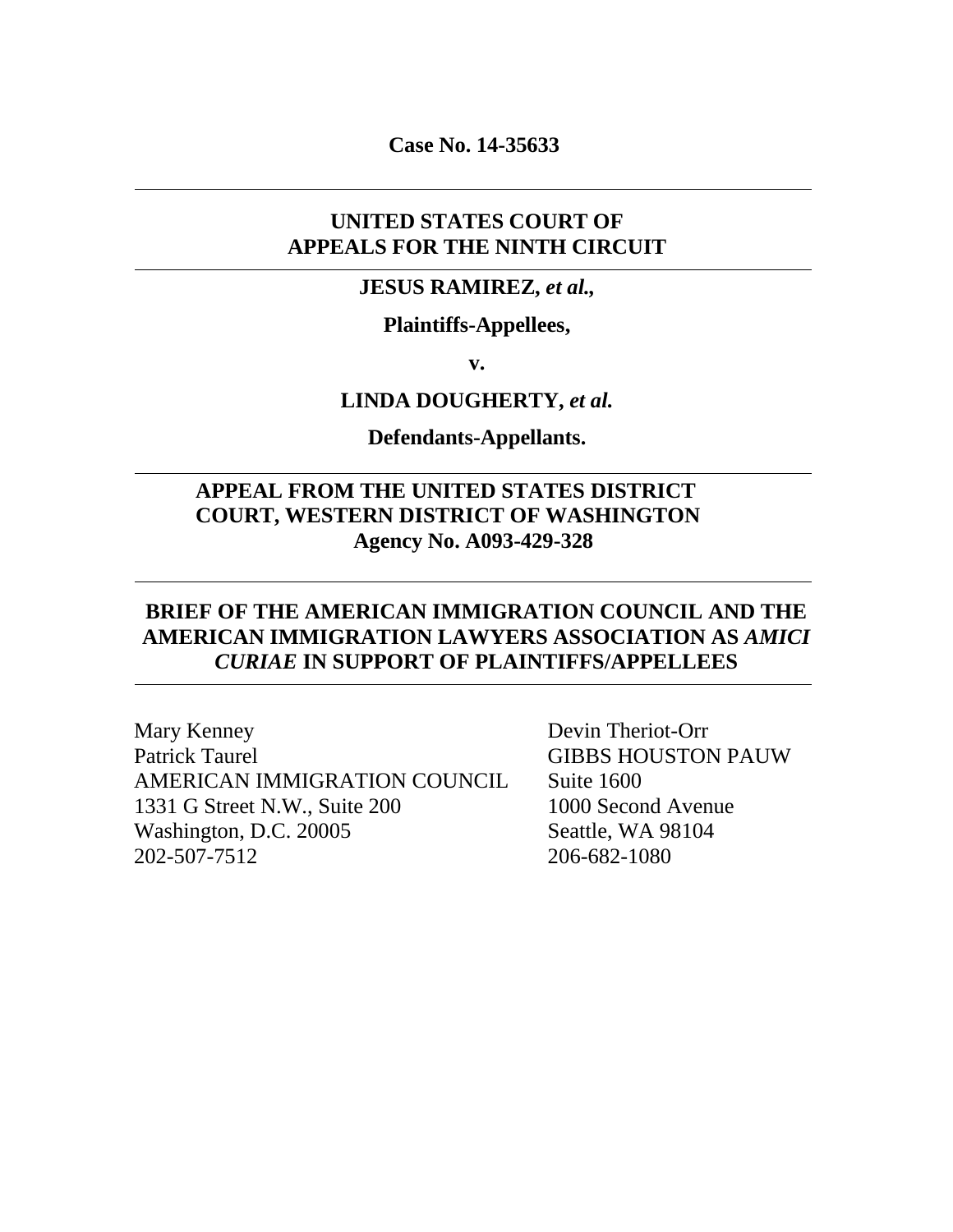### **CORPORATE DISCLOSURE STATEMENT**

I, Mary Kenney, attorney for *Amicus Curiae*, American Immigration Council, certify that the American Immigration Council is a non-profit organization which does not have any parent corporations or issue stock and consequently there exists no publicly held corporations which own 10% or more of its stock.

Dated: February 26, 2015 s/ Mary Kenney

I, Devin Theriot-Orr, attorney for *Amicus Curiae*, American Immigration Lawyers Association, certify that the American Immigration Lawyers Association is a non-profit organization which does not have any parent corporations or issue stock and consequently there exists no publicly held corporations which own 10% or more of its stock.

Dated: February 26, 2015 s/ Devin Theriot-Orr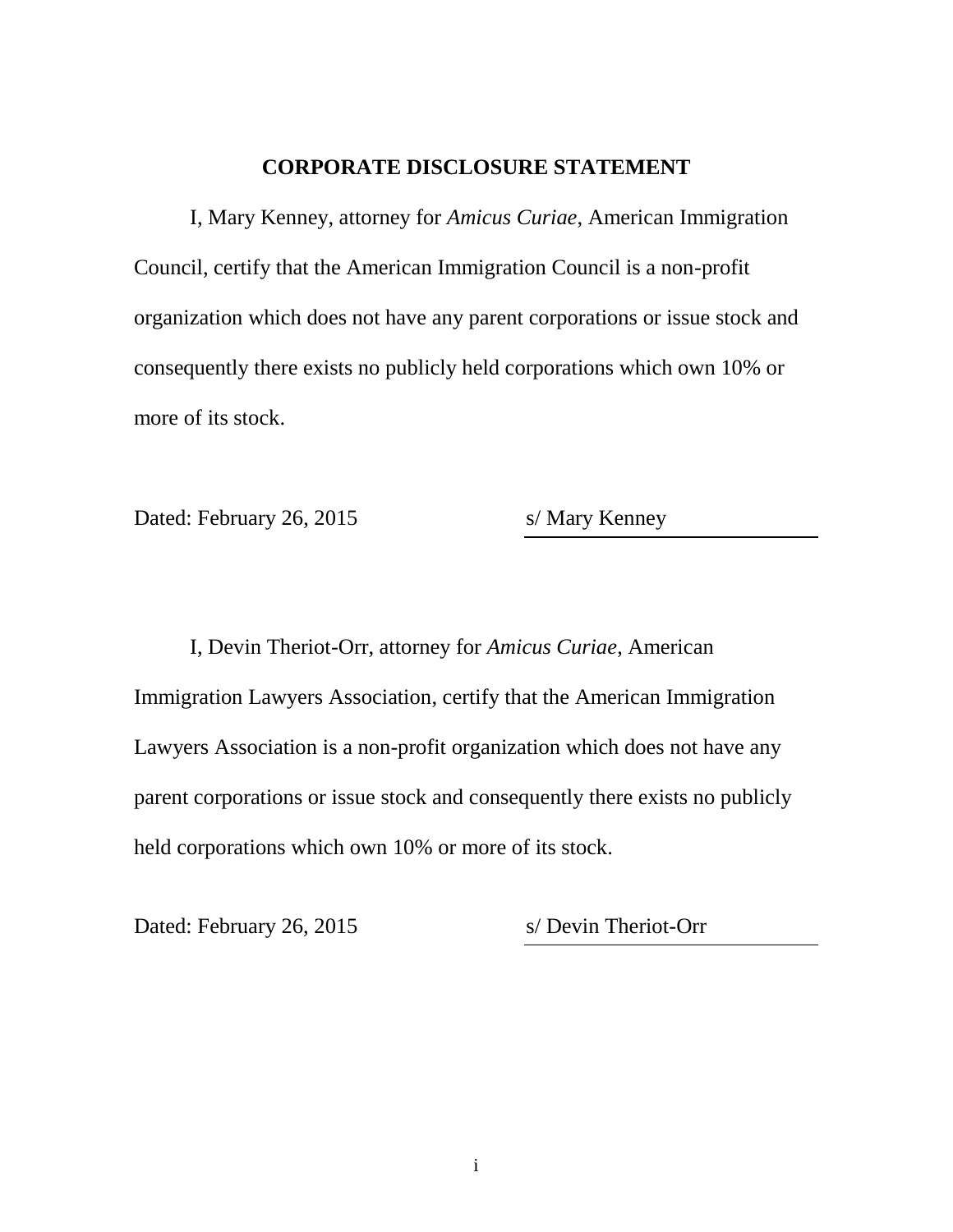# **TABLE OF CONTENTS**

| I. INTRODUCTION AND STATEMENT OF AMICUS CURIAE 1                                                                                     |  |
|--------------------------------------------------------------------------------------------------------------------------------------|--|
|                                                                                                                                      |  |
| a. The Majority of TPS Recipients, Including Appellee, Live in the<br>United States for a Decade or More, Building their Lives Here4 |  |
| b. The Statutory Definition of "Admission" Is Inapplicable Under                                                                     |  |
| c. The Legislative History of the TPS Statute Does Not Conflict                                                                      |  |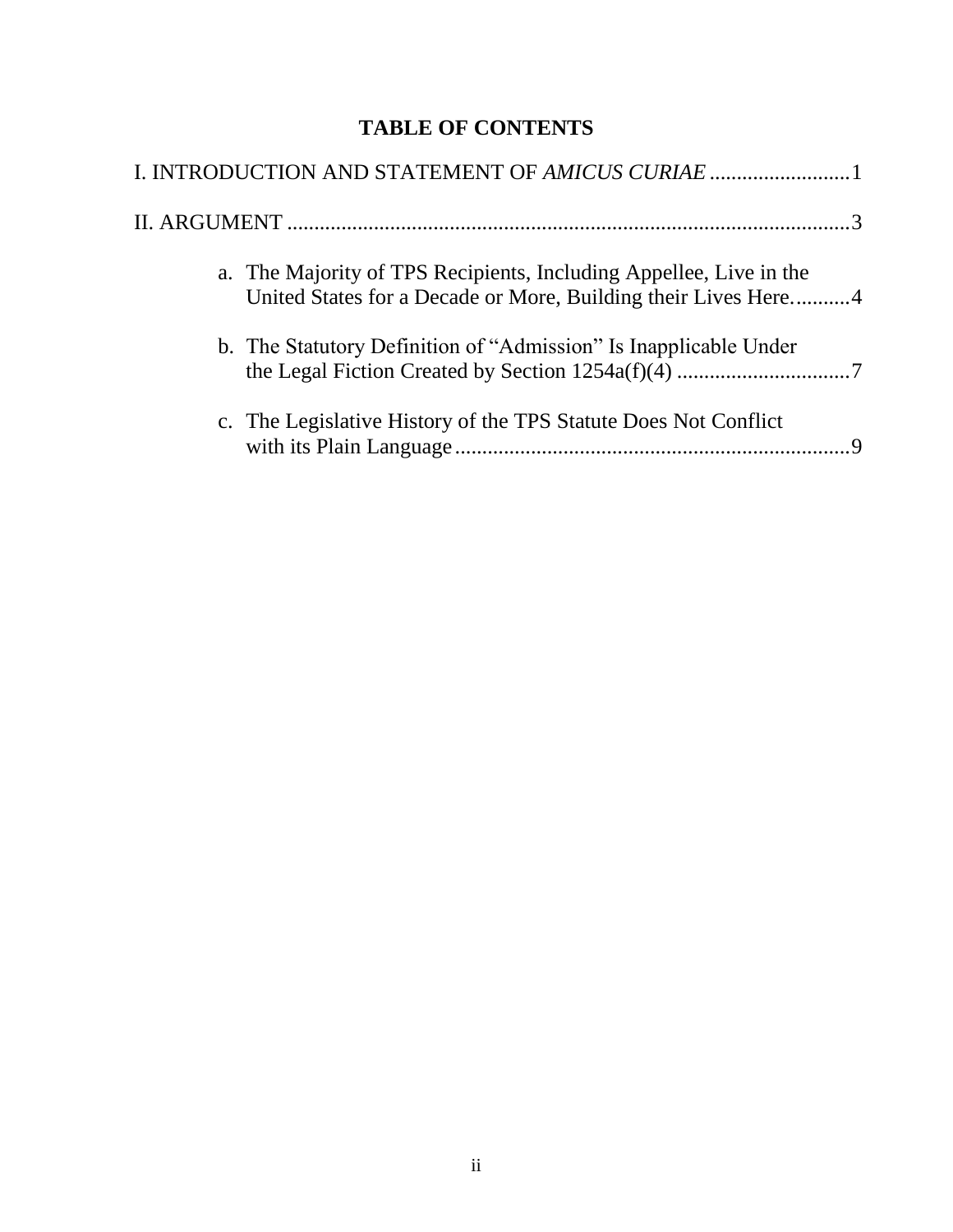# **TABLE OF AUTHORITIES**

# **Cases**

| Chevron, U.S.A., Inc. v. Natural Res. Def. Council, Inc., 467 U.S. 837 (1984)  |  |
|--------------------------------------------------------------------------------|--|
|                                                                                |  |
|                                                                                |  |
|                                                                                |  |
|                                                                                |  |
| <i>Medina v. Beers, No.</i> ___, __ F. Supp.3d __, 2014 WL 5695675 (E.D. Penn. |  |
|                                                                                |  |
|                                                                                |  |
|                                                                                |  |
| Serrano v. U.S. Attorney General, 655 F.3d 1260 (11th Cir. 2011)3              |  |
| United States v. Hui Hsiung, No. 12-10492, __ F.3d __, 2015 U.S. App.          |  |
|                                                                                |  |
| <b>Statutes</b>                                                                |  |
|                                                                                |  |
|                                                                                |  |
|                                                                                |  |

# **Other Authorities**

| Chinese and Central American Temporary Protected Status Act of 1989,      |  |
|---------------------------------------------------------------------------|--|
|                                                                           |  |
| Chinese and Central American Temporary Protected Status Act of 1989, H.R. |  |
|                                                                           |  |
| Chinese Temporary Protected Status Act of 1989, H.R. 2929, 101st Cong.    |  |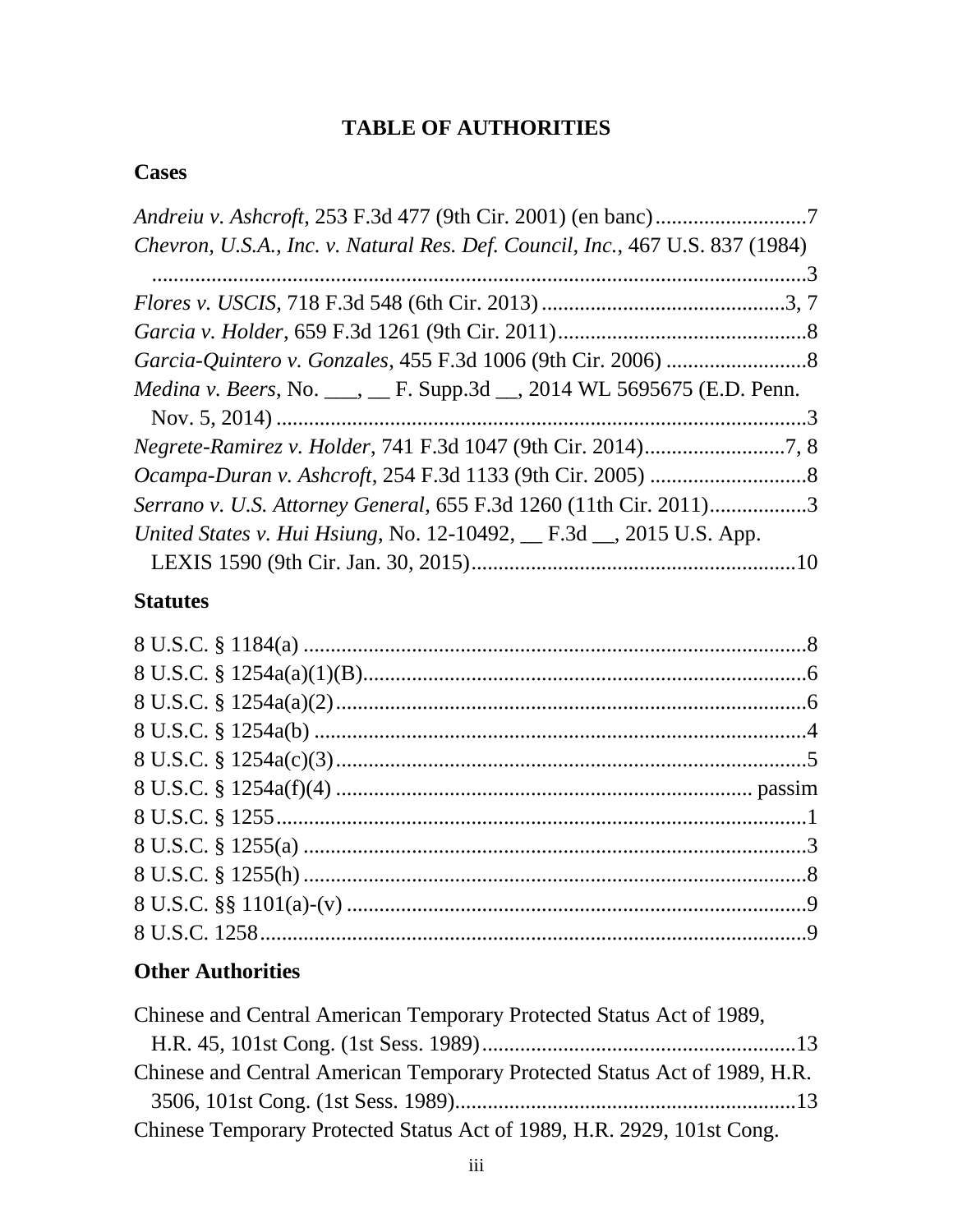| Immigration Act of 1990, Pub. L. No. 101-649, 104 Stat. 4978 (Nov. 29,     |  |
|----------------------------------------------------------------------------|--|
|                                                                            |  |
| Lebanese Temporary Protected Status Act of 1989, S. 2079, 101st Cong. (2d) |  |
|                                                                            |  |
|                                                                            |  |
| S. 358, 101st Cong. § 302 (as referred to the House Committee on the       |  |
|                                                                            |  |
| S. 358, 101st Cong. § 324 (Engrossed Amendment as agreed to by House on    |  |
|                                                                            |  |
| Temporary Protected Status for Nationals of Lebanon, H.R. 3267, 101st      |  |
|                                                                            |  |

# **Federal Registrar**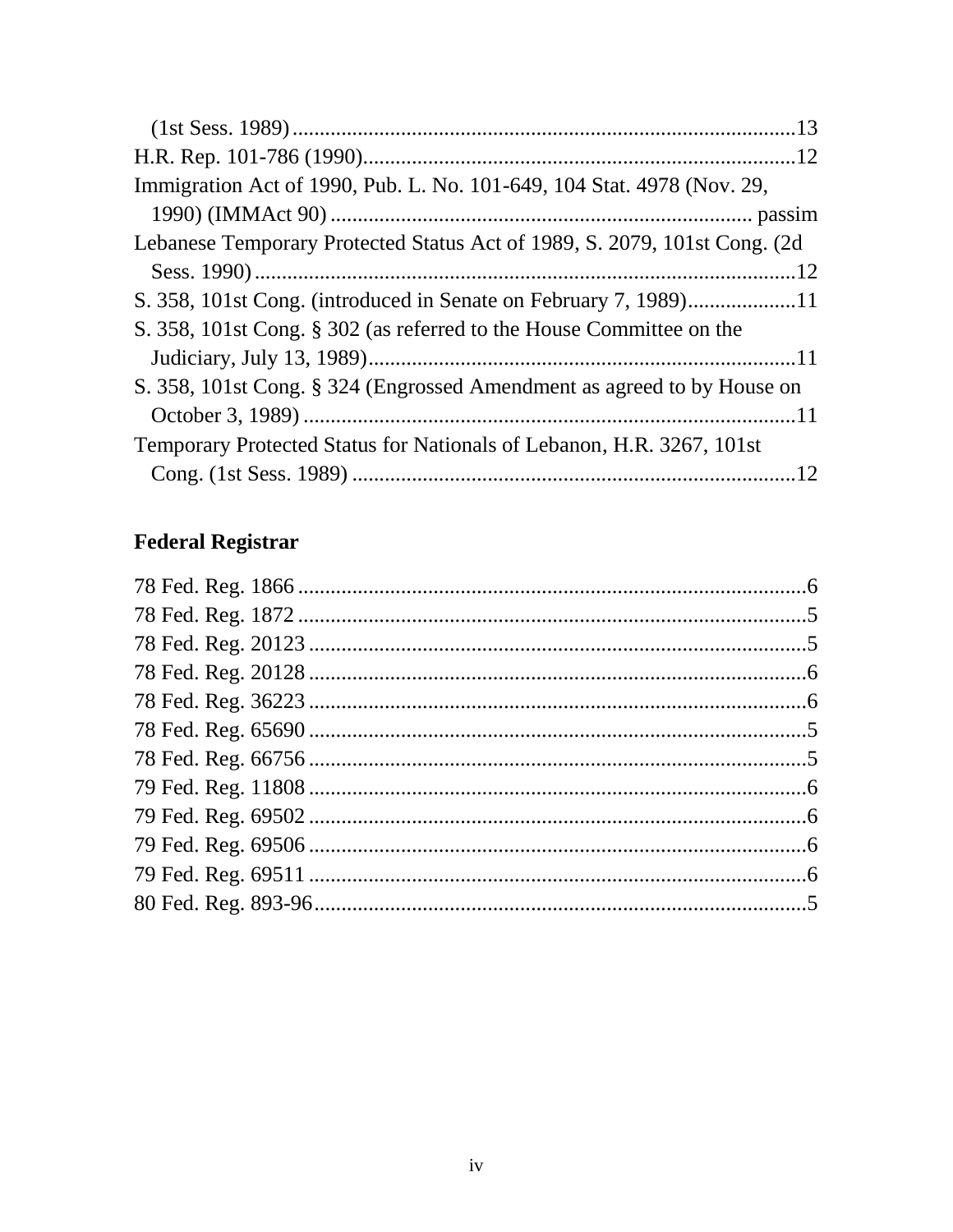### **I.** INTRODUCTION AND STATEMENT OF *AMICI*<sup>1</sup>

The American Immigration Council (Council) and the American Immigration Lawyers Association (AILA) proffer this *amicus curiae* brief in support of the Appellee Jesus Ramirez to assist the Court with the question of whether a grant of Temporary Protected Status (TPS) by the United States Citizenship and Immigration Services (USCIS) must be considered an admission for purposes of 8 U.S.C. § 1255, the statute setting forth the eligibility requirements for a noncitizen to adjust to lawful permanent residence (LPR). *Amici* argue that the plain language of the TPS statute compels this result.

In the TPS statute, Congress specified that, "for purposes of adjustment of status," a TPS recipient "shall be considered as being in [ ] lawful status as a nonimmigrant." 8 U.S.C. § 1254a(f)(4). As shown below, a noncitizen can only "be in" nonimmigrant status if he or she was admitted to the United States in that status. Thus, the mandate that USCIS *consider* TPS recipients to be in nonimmigrant status necessarily requires that USCIS also *consider* them admitted. Because Congress created a legal fiction that does not require that a recipient actually be a nonimmigrant—and similarly does not require an

 $\overline{a}$ 

<sup>1</sup> *Amici* state pursuant to Fed. R. App. P. 29(c) that no party's counsel authored the brief in whole or in part; that no party or party's counsel contributed money that was intended to fund preparing or submitting the brief; and that no person other than the *amici curiae*, their members, and their counsel contributed money that was intended to fund preparing or submitting the brief.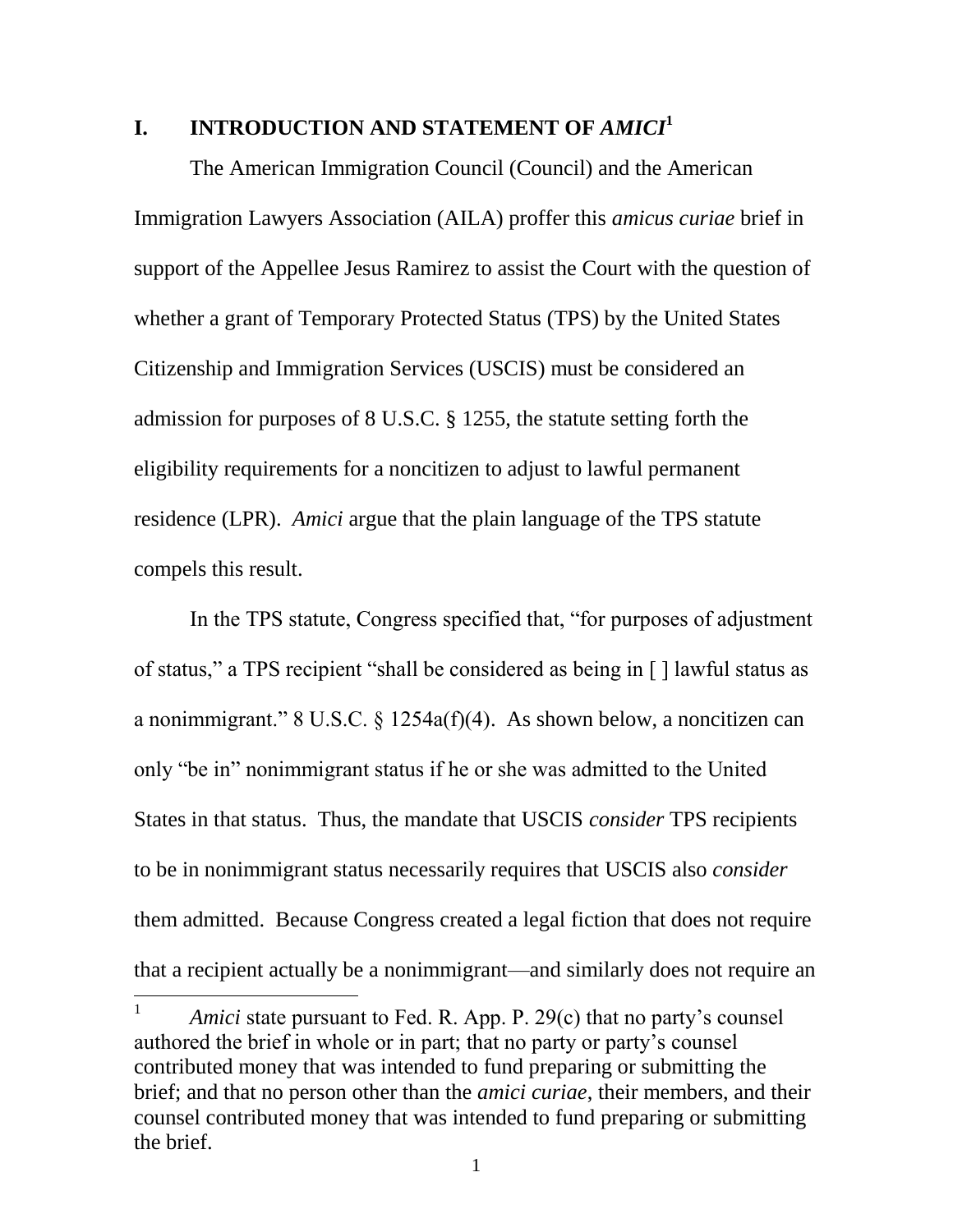actual admission—the statutory definition of the term "admission" is not relevant in this context. Moreover, nothing in the legislative history of the TPS statute indicates a different intent.

The Council is a non-profit organization established to increase public understanding of immigration law and policy, advocate for the fair and just administration of our immigration laws, protect the legal rights of noncitizens, and educate the public about the enduring contributions of America's immigrants.

AILA is a national association with more than 13,000 members throughout the United States, including lawyers and law school professors who practice and teach in the field of immigration and nationality law. AILA seeks to advance the administration of law pertaining to immigration, nationality, and naturalization; to cultivate the jurisprudence of the immigration laws; and to facilitate the administration of justice and elevate the standard of integrity, honor, and courtesy of those appearing in a representative capacity in immigration and naturalization matters.

The Council and AILA have an interest in ensuring that all noncitizens have the fullest opportunity to achieve lawful permanent status permitted by the INA. In accord with this, the Council proffered briefs in other cases on the issue now before the Court, including in the present case when it was before

2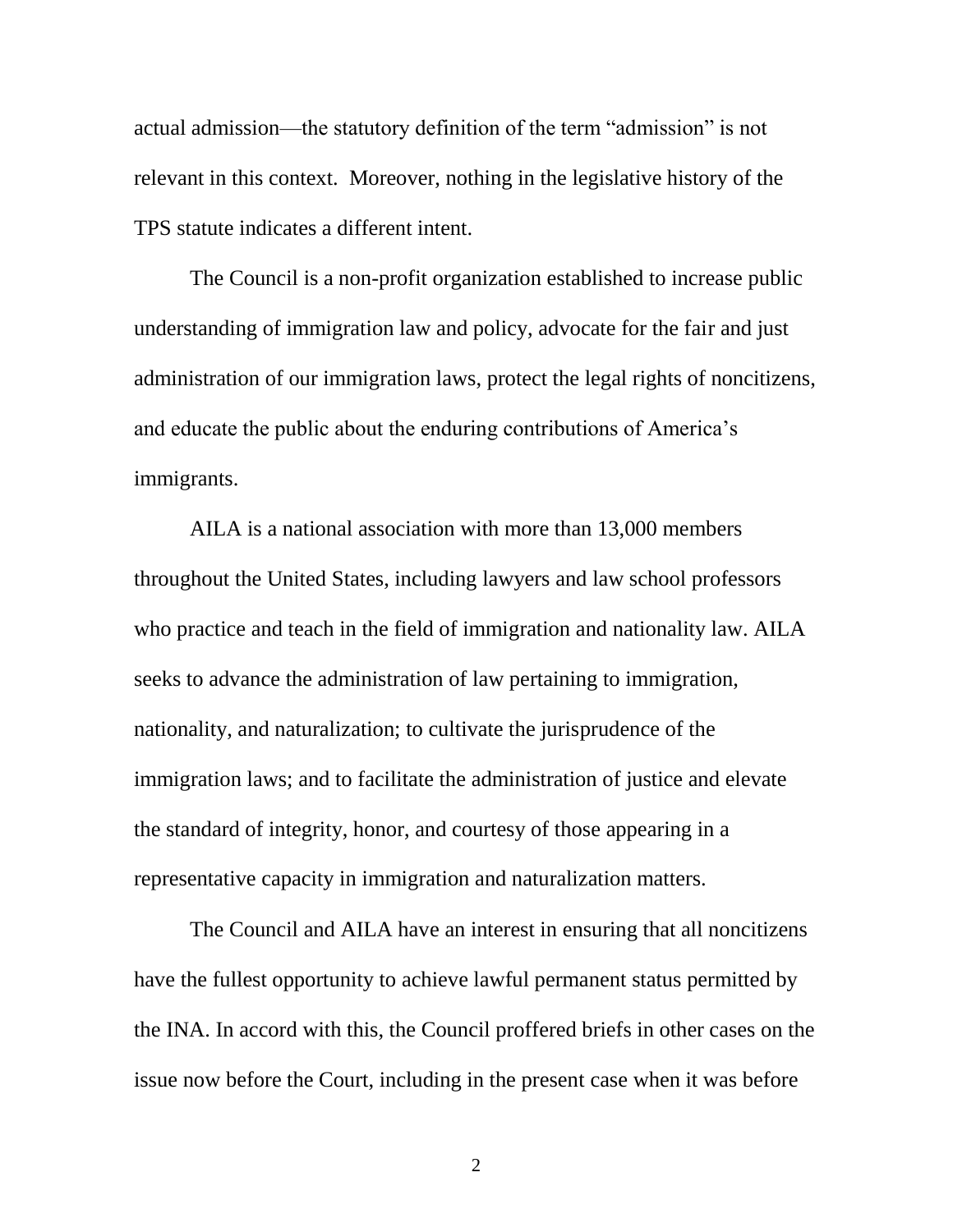the District Court. *See also Fiallos Ortiz v. Holder*, No. 13-70864 (9th Cir. *amicus* brief submitted April 10, 2014).

#### **II. ARGUMENT**

Amici agree with Appellee that  $\S 1254a(f)(4)$  is unambiguous. Consequently, this provision must be interpreted consistent with Congress' clear intent as expressed by the plain language of the statute. *Chevron, U.S.A., Inc. v. Natural Res. Def. Council, Inc.*, 467 U.S. 837, 842-43 (1984) (Courts "must give effect to the unambiguously expressed intent of Congress."). Here, Congress clearly mandated that, as one of the benefits of TPS status and solely "for purposes of adjustment of status," a TPS recipient "shall be considered as being in [ ] nonimmigrant status." 8 U.S.C. § 1254a(f)(4). Considering this provision, the Sixth Circuit found the statutory language to be "plain" and thus interpreted it "exactly as written," holding that a TPS beneficiary is "admitted" within the meaning of 8 U.S.C. § 1255(a). *Flores v. USCIS*, 718 F.3d 548, 552 (6th Cir. 2013); see also *Medina v. Beers*, No. \_\_\_, \_\_ F. Supp.3d \_\_, 2014 WL 5695675 (E.D. Penn. Nov. 5, 2014) (same); *but see Serrano v. U.S. Attorney General*, 655 F.3d 1260 (11th Cir. 2011) (finding statute ambiguous and deferring to government's interpretation).

Appellee thoroughly detailed the reasons why  $\S 1254a(f)(4)$  is unambiguous. *Amici* will not simply repeat Appellee's arguments, although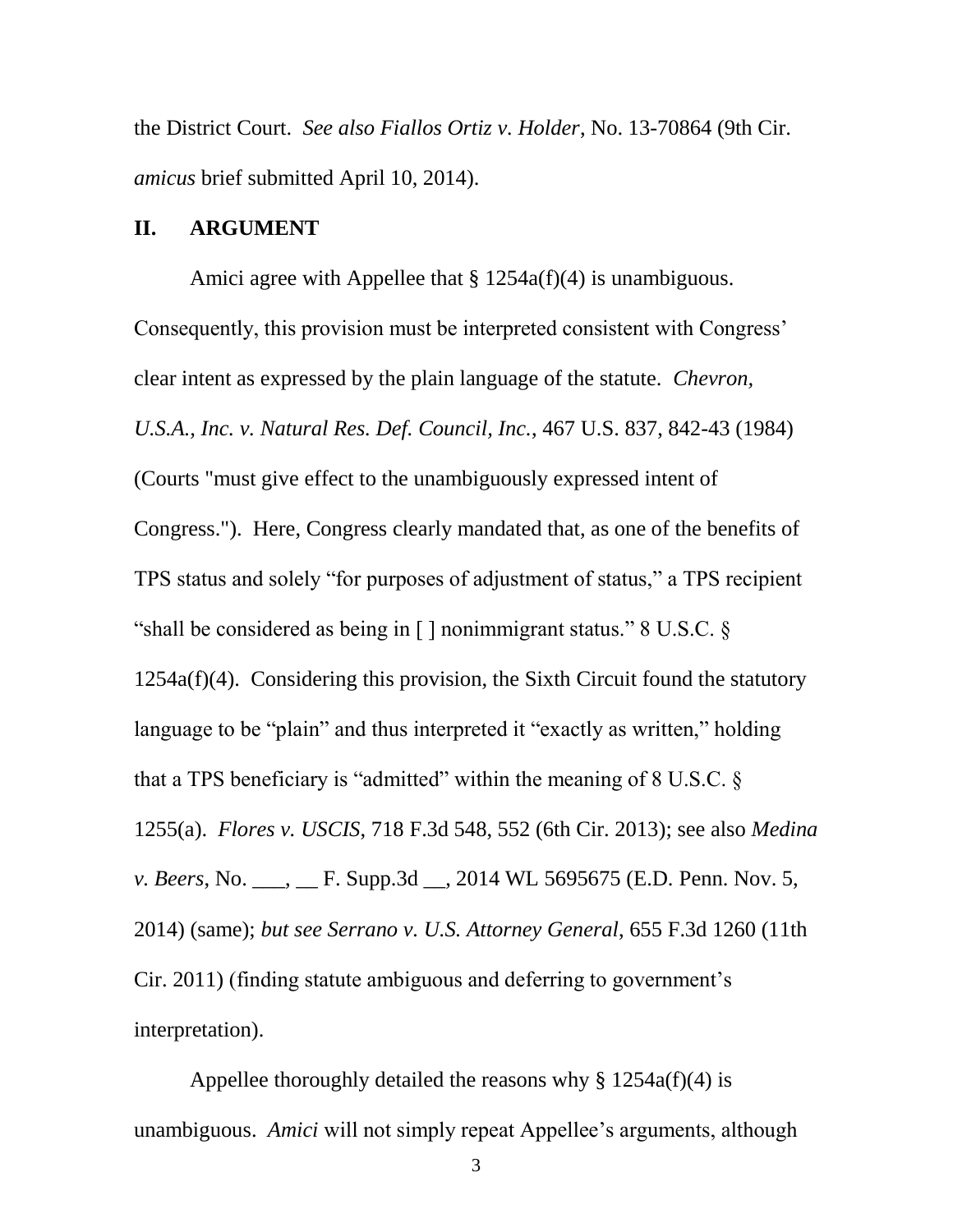we adopt them in full. Instead, this brief will further elaborate several key points.

### **a. The Majority of TPS Recipients, Including Appellee, Live in the United States for a Decade or More, Building their Lives Here.**

Appellants stress that TPS is a "temporary" status. *See*, e.g., Dkt. 6-1 at 15-17. *Amici* do not dispute that this is correct as a technical matter. However, TPS is temporary only in so far as it is not a permanent status. Because it is almost never a short-lived status, but instead generally lasts for a decade or more, and because there is never a predictable point at which a country's TPS designation will be lifted, TPS is far from "temporary" for those living in this status.

The statute provides that the Attorney General may designate a foreign country for TPS due to conditions in the country—such as a natural disaster or a civil war—that prevent the country's nationals who are living in the United States from returning safely. 8 U.S.C. § 1254a(b). Essentially, the statute recognizes that these individuals are stranded in the United States for reasons beyond their control. A national of the designated country residing in the United States may apply for and be granted TPS benefits if he satisfies all eligibility requirements. Once granted TPS, the individual may retain that status for as long as the United States continues the designation of the

4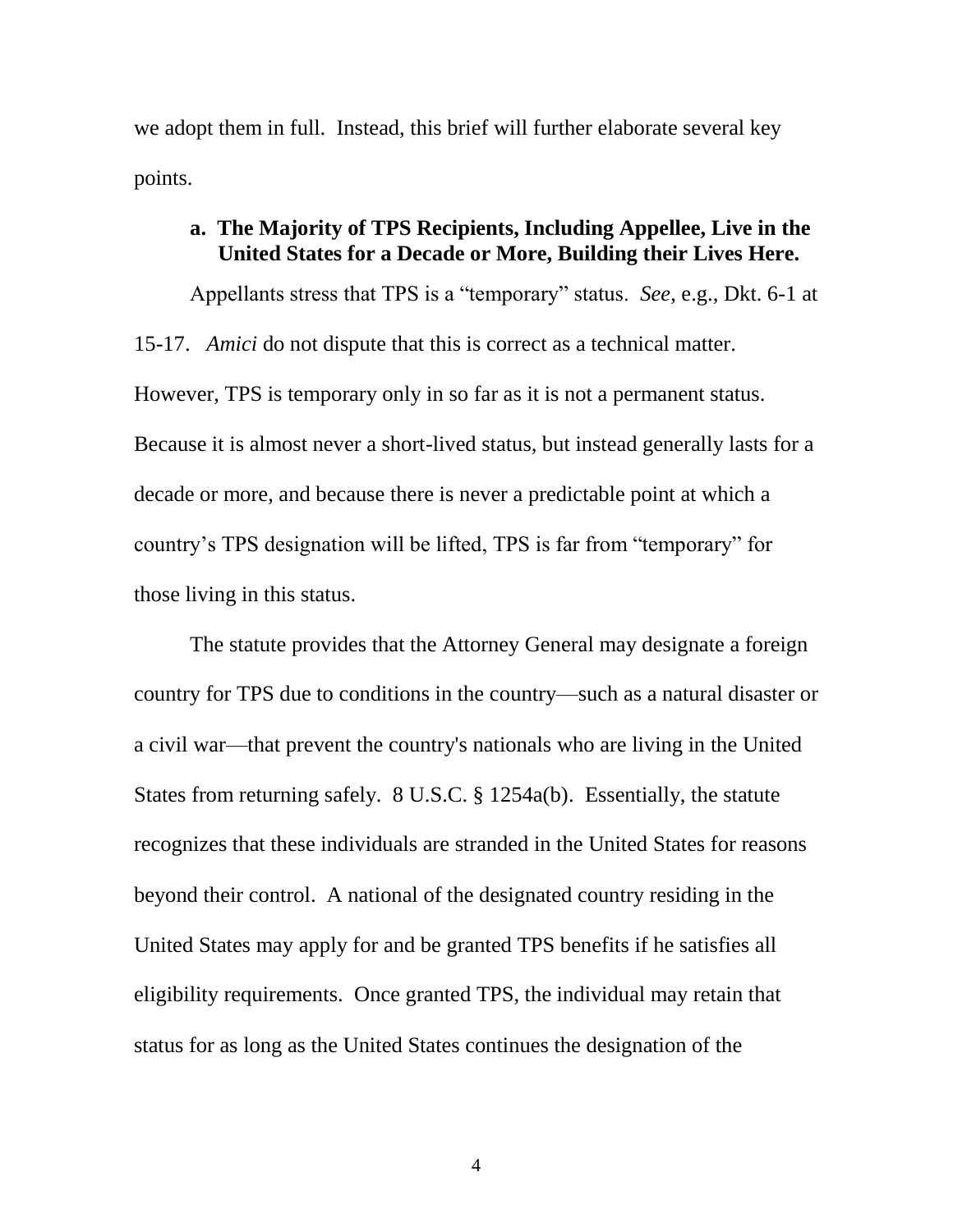particular home country, provided he remains within the United States and renews his status when required.  $8 \text{ U.S.C.} \$   $1254a(c)(3)$ .

While a country's designation is for a specific period, it is subject to unlimited renewals upon the Attorney General's determination that the home country's adverse conditions remain sufficiently severe. Practically speaking, this means that an individual's TPS status can last for an indefinite—and unpredictable—period. The TPS recipient cannot foresee when it will end because he cannot know whether or when conditions will improve in his home country or whether the Attorney General will continue the TPS designation.

For most TPS recipients, this means that they remain in TPS status for years, and sometimes decades. The Attorney General first designated El Salvador, Appellee's home country, in 2001 and has renewed this designation continuously for 14 years, most recently on January 15, 2015. 80 Fed. Reg. 893-96. Appellee applied for TPS in 2001, when El Salvador was first designated, and has periodically renewed his status as required. Dkt. 13 at 4- 5. Nationals of other TPS-designated countries have remained in TPS status for even longer periods. Somalia's designation has been renewed continuously for 23 years. 78 Fed. Reg. 65690 (as corrected 78 Fed. Reg. 66756). The designation for Sudan has lasted 17 years, 78 Fed. Reg. 1872; while that for Honduras and Nicaragua, for 16 years. 78 Fed. Reg. 20123 and

5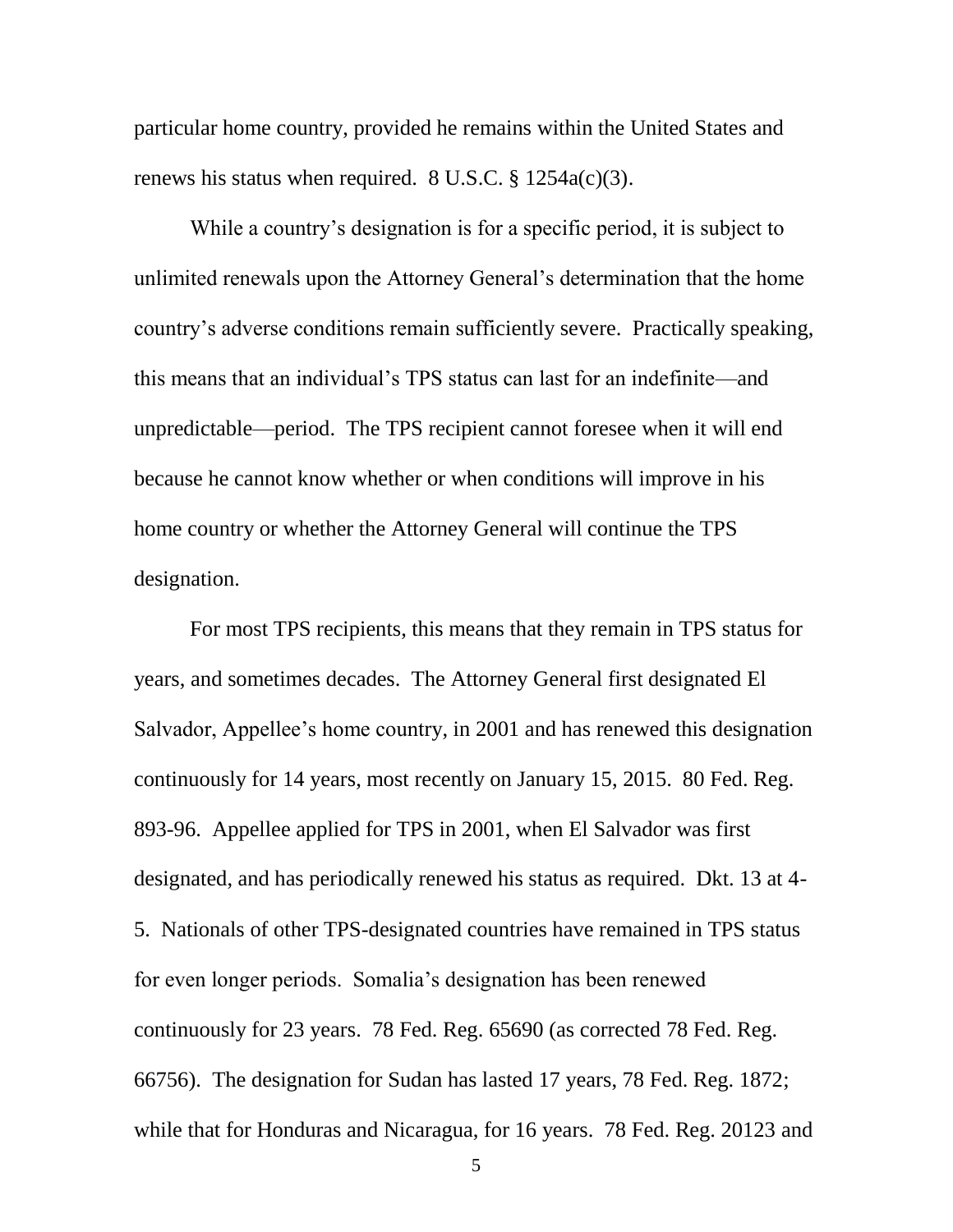20128. The remaining six countries—Guinea, Haiti, Liberia, Sierra Leone, South Sudan, and Syria—each were initially designated more recently. *See*  79 Fed. Reg. 69511 (Guinea first designated on November 21, 2014); 79 Fed. Reg. 11808 (Haiti first designated on January 21, 2010); 79 Fed. Reg. 69502 (Liberia first designated on November 21, 2014); 79 Fed. Reg. 69506 (Sierra Leone first designated on November 21, 2014); 78 Fed. Reg. 1866 (South Sudan was first designated effective November 3, 2011); and 78 Fed. Reg. 36223 (Syria first designated on March 29, 2012). In no case is it clear when the Attorney General will discontinue designating a country for TPS.

All TPS recipients, while in that status, are permitted to live and work in the United States. 8 U.S.C. §§ 1254a(a)(1)(B), (a)(2). These individuals establish homes in the United States, marry, have and raise U.S. citizen children, and become involved in their communities. In short, unable to return to their unstable home countries, they build their lives in the United States. As the Sixth Circuit cogently explained, the plaintiff in *Flores*:

has been in the United States for about fifteen years. He has roots here. His wife and minor child are here. They are both United States citizens. He is of good moral character and a contributing member of society. He has waited his turn for an independent, legal, and legitimate pathway to citizenship, through the immediate relative visa application …. The Government is essentially telling him that he is protected and can stay here, but that he will never be allowed to become an LPR, even for an independent basis.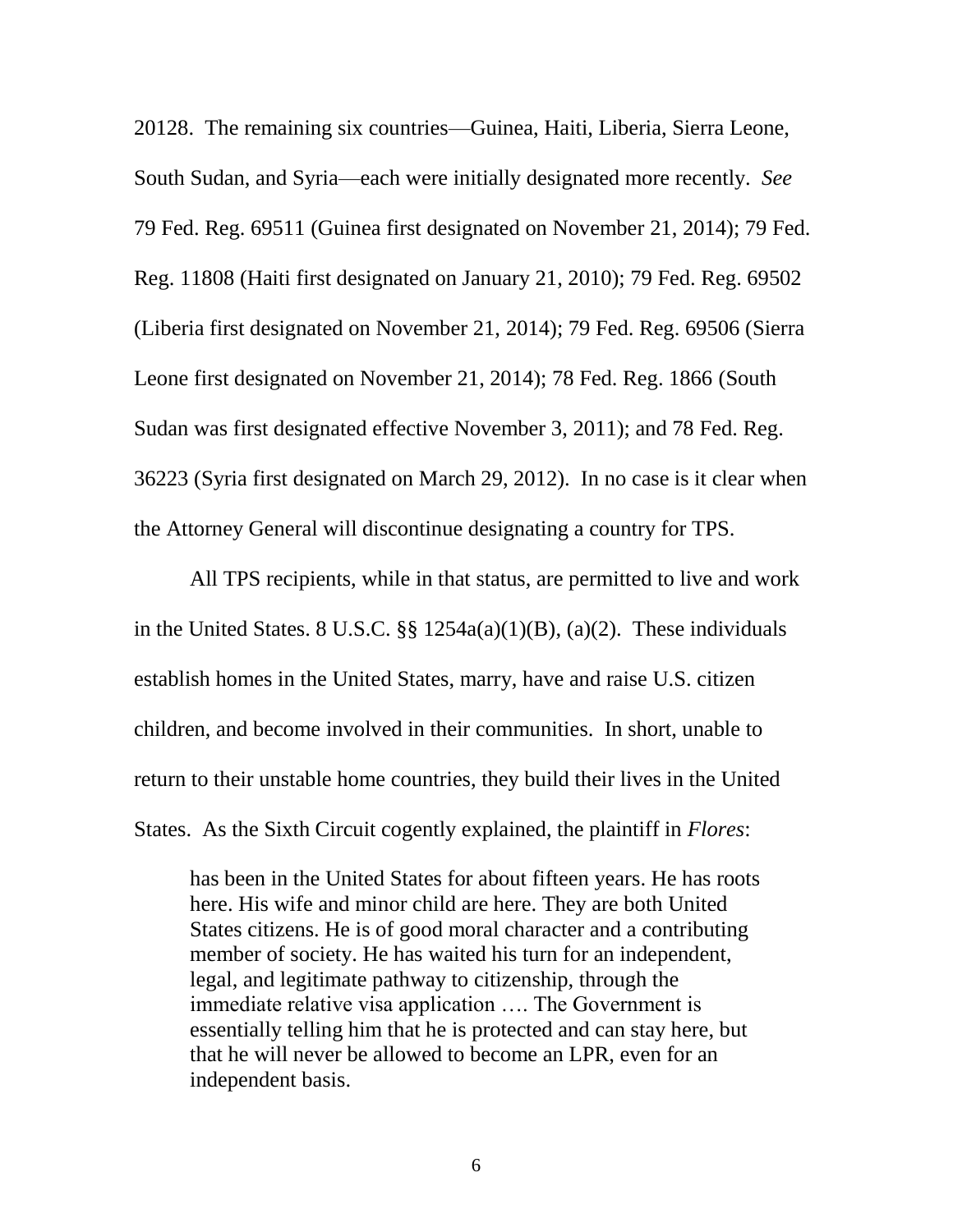718 F.3d at 555; *accord Andreiu v. Ashcroft*, 253 F.3d 477, 482 (9th Cir. 2001) (en banc) (noting that "when possible, we interpret statutes so as to preclude absurd results").

Like the plaintiff in *Flores*, Appellee Ramirez has built his life in the United States. He married a U.S. citizen in 2012. Based upon this marriage, and the approved "Petition for Alien Relative" that his wife filed on his behalf, he now is considered an "immediate relative" of a U.S. citizen, a classification which provides him with an independent basis for adjusting to lawful permanent resident status. It is only Appellants' strained and excessively narrow interpretation of  $\S 1254a(f)(4)$  which prevents him from doing so.

## **b. The Statutory Definition of "Admission" Is Inapplicable Under the Legal Fiction Created by Section 1254a(f)(4).**

Appellants contend that a plain reading of  $\S 1254a(f)(4)$  is not possible because a grant of TPS is not an "admission" as that term is statutorily defined. Dkt. 6-1 at 18. This Court recognizes the complexity of Congress's use of the term "admission" in the INA. While the statutory definition is primary and generally controls, *Negrete-Ramirez v. Holder*, 741 F.3d 1047, 1052 (9th Cir. 2014), it does not apply in all contexts. Thus, as Appellee explains fully in his brief, this Court has recognized that an adjustment of status can constitute an admission in limited circumstances, *see Ocampa-*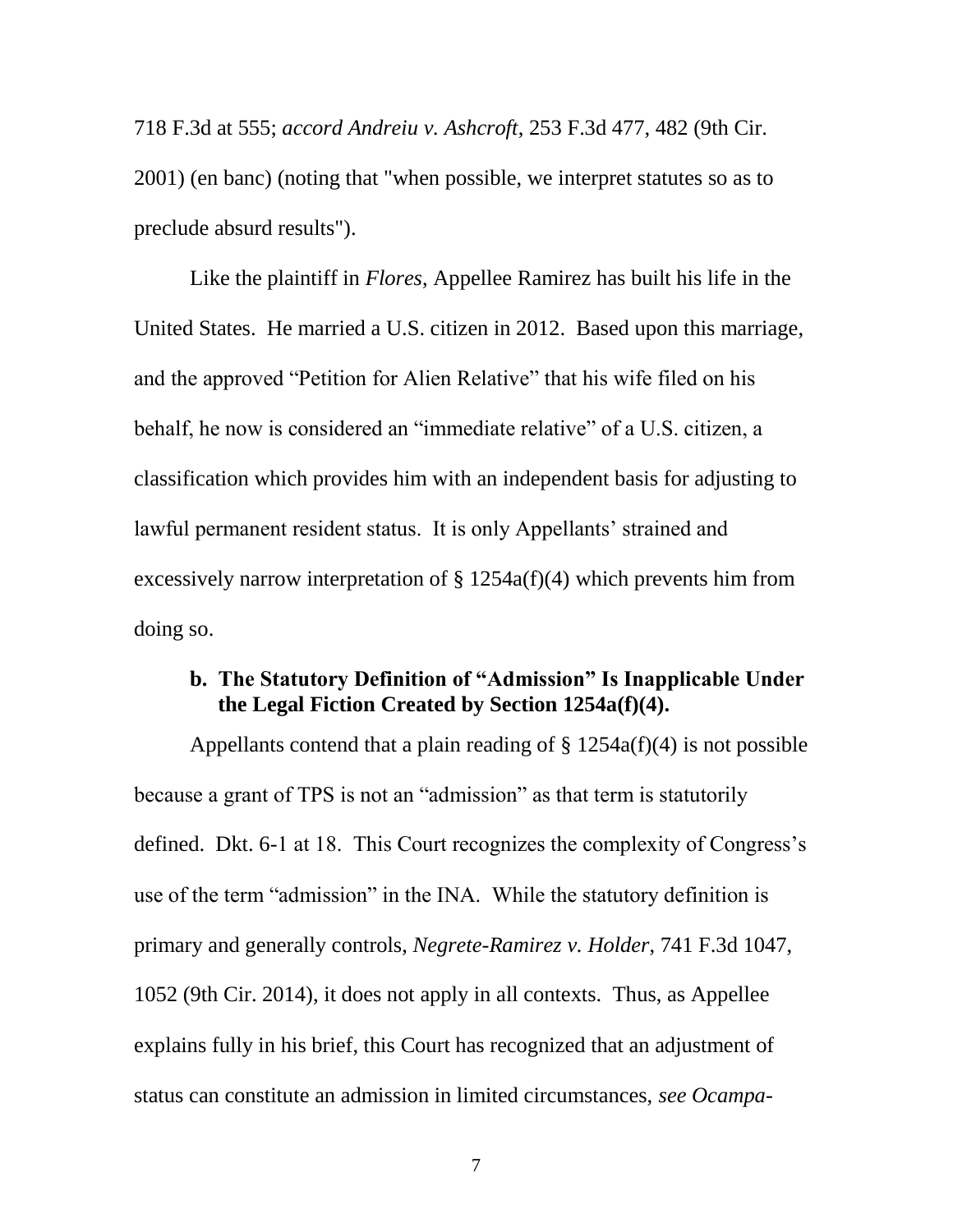*Duran v. Ashcroft*, 254 F.3d 1133 (9th Cir. 2005); that the legal fiction that certain juveniles have been paroled into the United States can satisfy the "admitted in any status" requirement for cancellation of removal, *Garcia v. Holder*, 659 F.3d 1261 (9th Cir. 2011);<sup>2</sup> and, similarly, that a person who is accepted into the Family Unity Program has been "admitted in any status" for purposes of cancellation. *Garcia-Quintero v. Gonzales*, 455 F.3d 1006 (9th Cir. 2006). Dkt. 13 at 34-42.

In each situation, the context in which the term "admitted" was used compelled the Court's interpretation. As explained by the Court in *Negrete-Ramirez*, a statutory definition is to be applied "unless doing so is not possible" in the particular context." 741 F.3d at 1053. Here, the context in which the term is implicated demonstrates that the statutory definition is not applicable.

Under § 1254a(f)(4), a TPS recipient must be "considered" to be in lawful nonimmigrant status. An individual can only be in lawful nonimmigrant status by being admitted to the United States in that status. *See* 8 U.S.C. § 1184(a) (entitled "Admission of Nonimmigrants" and requiring that the "admission to the United States of any alien as a nonimmigrant shall be for such time and under such conditions as the Attorney General may by

 $\overline{2}$ As in  $\S$  1254a(f)(4), Congress employed a legal fiction with regard to certain abused and neglected juveniles, requiring that they be deemed to have been "paroled into the United States" regardless of how they actually entered the United States. 8 U.S.C. § 1255(h).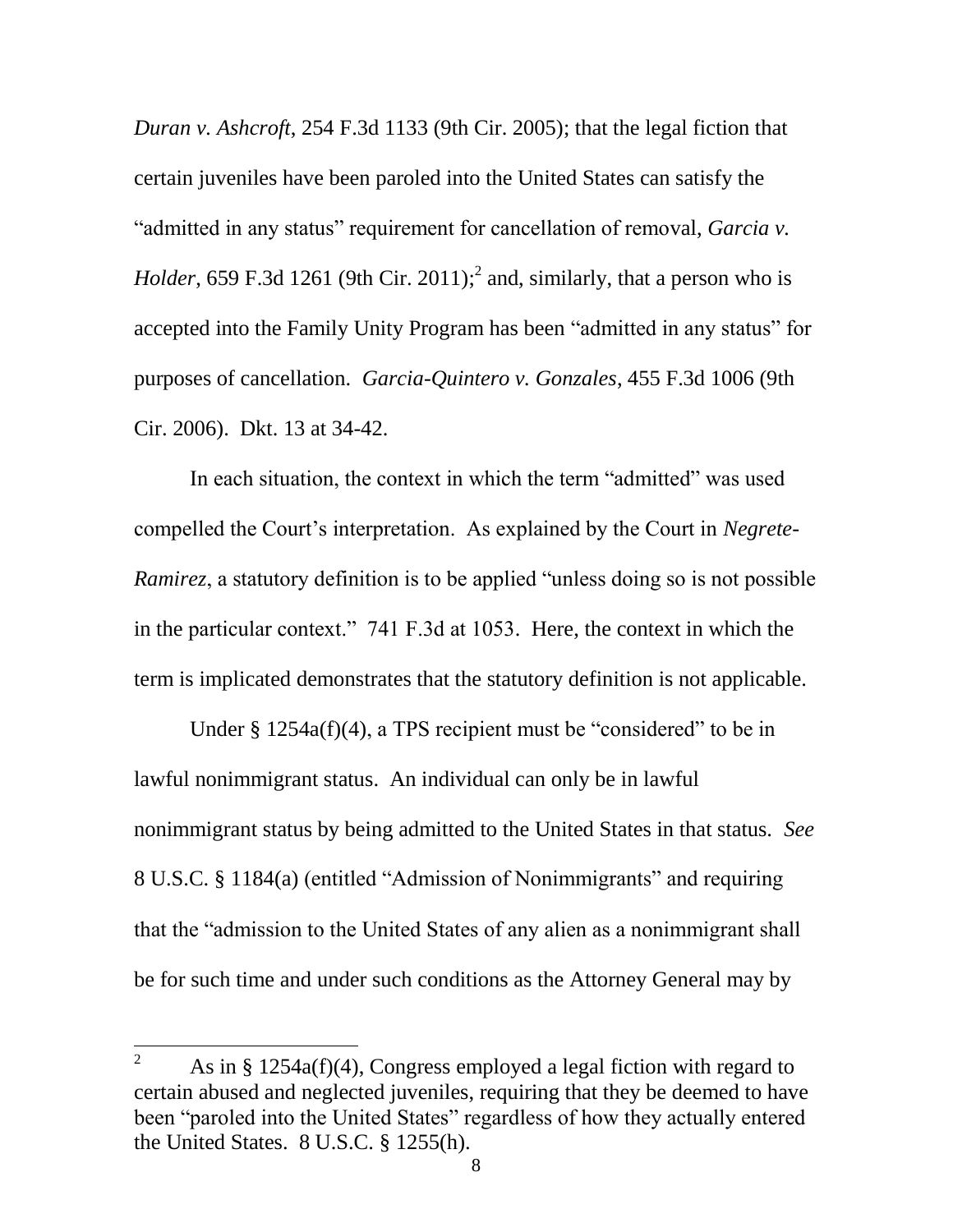regulation prescribe …"). An individual may be able to change from one nonimmigrant classification to another while in the United States, but this is only after first being admitted to the United States in the initial classification. 8 U.S.C. 1258 ("The Attorney General may [ ] authorize a change from any nonimmigrant classification to any other nonimmigrant classification in the case of any alien lawfully admitted to the United States as a nonimmigrant …"). By requiring the TPS recipient "to be considered as being in [ ] lawful status as a nonimmigrant,"  $\S$  1254a(f)(4) necessarily requires the recipient to be considered admitted.

Being "considered" admitted is not the same as actually having been admitted. Thus, just as  $\S 1254(f)(4)$  does not require the TPS recipient to actually be a nonimmigrant—which would require the TPS recipient to meet specific requirements for a particular nonimmigrant classification, *see* 8 U.S.C. §§ 1101(a)-(v) (defining more than 20 nonimmigrant classifications) it also does not require the recipient to actually have been admitted. Instead, the statute authorizes a legal fiction: that individuals who may or may not have been admitted as nonimmigrants are to be treated as if they were. In this context, the statutory definition of admission simply is not relevant.

### **c. The Legislative History of the TPS Statute Does Not Conflict with its Plain Language.**

9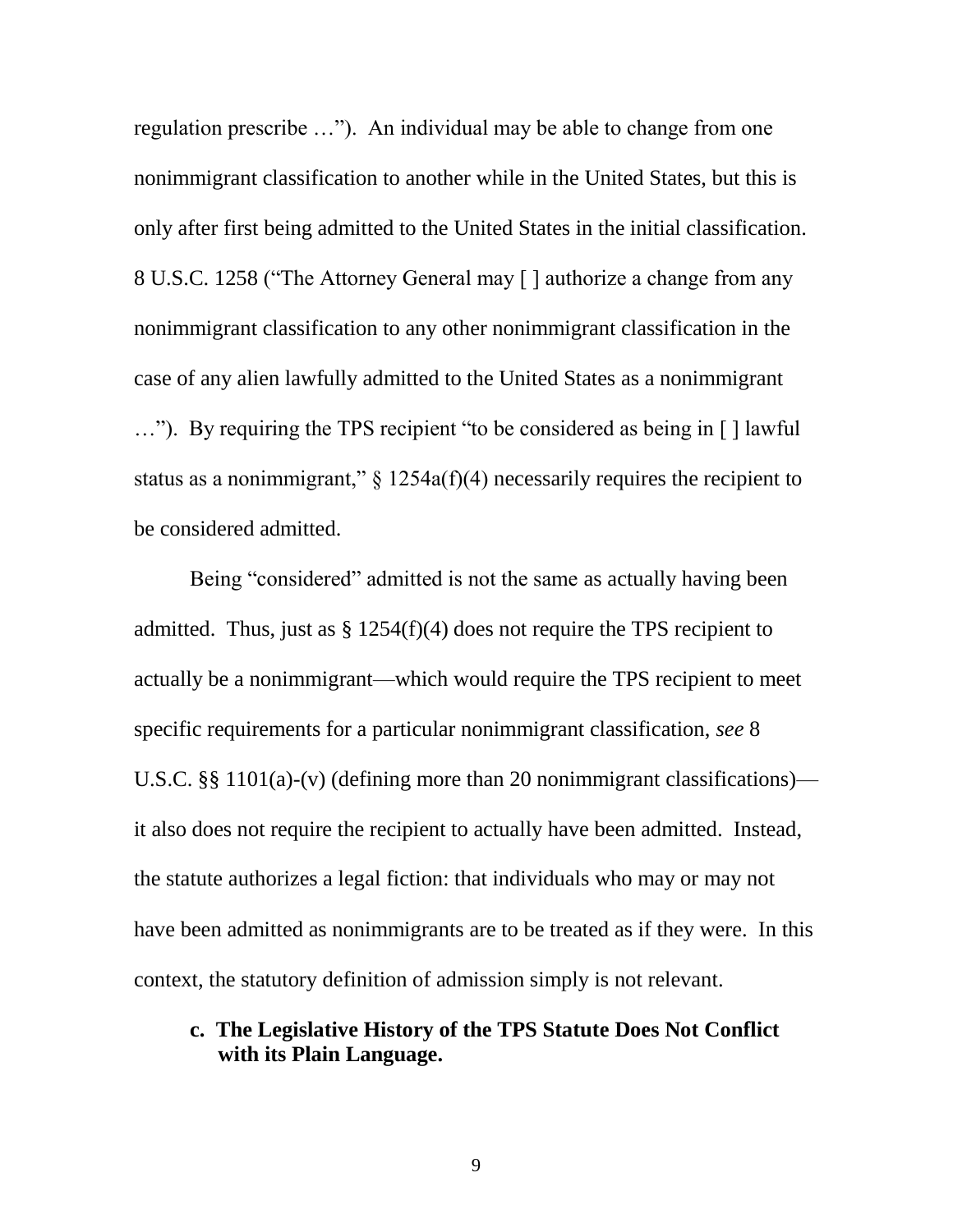The legislative history of a provision is not relevant when, as here, Congress expressed its intent through the unambiguous language of the statute. *United States v. Hui Hsiung*, No. 12-10492, \_\_ F.3d \_\_, 2015 U.S. App. LEXIS 1590, \*57 n. 11(9th Cir. Jan. 30, 2015) (Refusing to consider legislative history because, where "the text of the statute is unambiguous, [the court] stop[s] with the text and do[es] not refer to extrinsic sources to divine its meaning."). However, even were the Court to consider the history behind the TPS statute, it would find nothing in conflict with the plain meaning of the statute.

Appellants attempt to demonstrate that Congress included § 1254a(f)(4) in the Immigration Act of 1990, Pub. L. No. 101-649, 104 Stat. 4978 (Nov. 29, 1990) (IMMAct 90), in order to protect Chinese nationals present in the United States in lawful nonimmigrant status at the time of the Tiananmen Square massacre. Dkt. 6-1 at 48-50. In doing so, Appellants rely solely on proposed legislation unrelated to IMMAct 90, legislation that was never adopted. *Id.* A review of the early versions of what ultimately became IMMAct 90 reveals that the only version to include  $\S 1254a(f)(4)$  was the House version specifically concerned with citizens of El Salvador, Lebanon, Liberia and Kuwait, and making no mention of citizens of China.

There were a total of six versions of Senate Bill 358, including the final version that became IMMAct 90. As first introduced in February 1989 and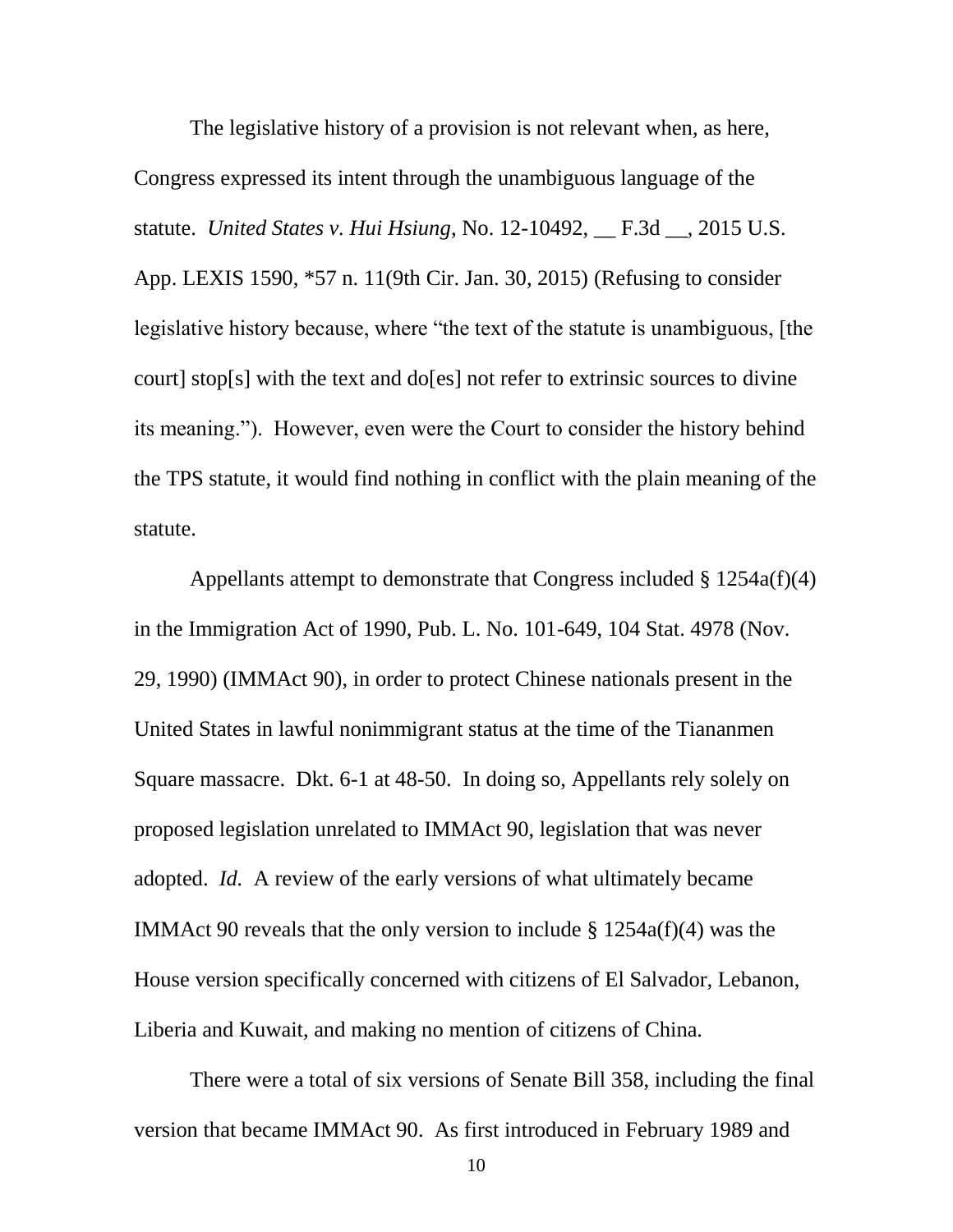subsequently considered and passed by the Senate, S. 358 contained no TPS provision. S. 358, 101st Cong. (introduced in Senate on February 7, 1989). The Senate's concern for Chinese nationals was evidenced, not in a TPS provision, but instead in a provision allowing eligible Chinese nationals to adjust to temporary lawful status. S. 358, 101st Cong. § 302 (as referred to the House Committee on the Judiciary, July 13, 1989). This version of the bill was referred to the House. *Id*.

In October, 1990, the House passed an amended version of S. 358, which included a proposed INA § 244A entitled "Temporary Protected Status." S. 358, 101st Cong. § 324 (Engrossed Amendment as agreed to by House on October 3, 1989). The proposed version of § 244A specifically designated El Salvador, Lebanon, Liberia, and Kuwait, thus making citizens of those countries eligible for TPS status if they otherwise qualified. *Id*. The Engrossed Amendment House version of S. 358 also provided for designation of countries other than those specified under a process to be followed by the Attorney General. *Id*. Under this version of S. 358, citizens of China—unlike those of El Salvador, Lebanon, Liberia, and Kuwait—received no special recognition. *Id*. Instead, they would be eligible to apply for TPS only if the Attorney General first determined that conditions in China warranted its designation under the Act. *Id*. Notably, it was this version that, for the first time, included § 1254a(f)(4). *Id*. The final, adopted version of IMMAct 90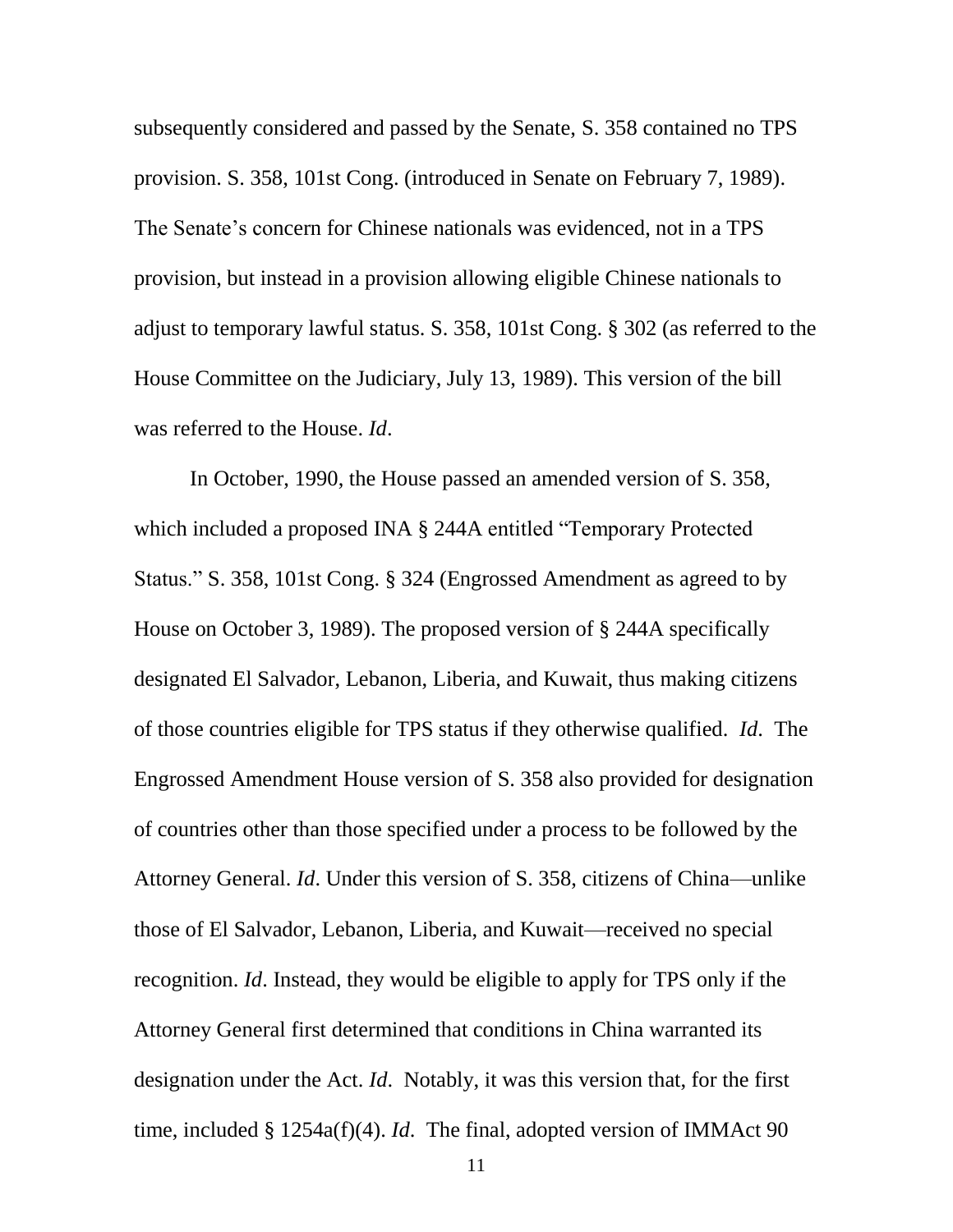retained § 1254a(f)(4) as proposed by the House, although it did not include the provisions specially designating Lebanon, Liberia and Kuwait. IMMAct 90, § 302. A special designation for El Salvador, however, remained. IMMAct 90, § 303.

While the Engrossed Amendment House version of S. 358 was the first to include § 1254a(f)(4), it was not the first time that such a provision was considered by Congress. A bill entitled "Temporary Protected Status for Nationals of Lebanon" proposed inserting a limited TPS provision for Lebanese citizens within the United States, to be located at INA § 244A. H.R. 3267, 101st Cong. (1st Sess. 1989). . Proposed subsection 244A(f)(5) contained language identical to what is now found at § 1254a(f)(4). *Id.* A similar bill, entitled "Lebanese Temporary Protected Status Act of 1989," was introduced in the Senate in February, 1990. S. 2079, 101st Cong. (2d Sess. 1990). It also contained identical language to that now found in § 1254(f)(4). *Id.* Neither of these bills passed. Instead, as noted above, the House subsequently incorporated the same language in its version of S. 358, along with provisions that—as was done in these two earlier bills—targeted Lebanese citizens, as well as citizens of El Salvador, Liberia and Kuwait, for special TPS treatment. H.R. Rep. 101-786, at § 324 (1990).

This history demonstrates that Congress was not motivated by a concern for Chinese citizens when it first drafted and ultimately adopted the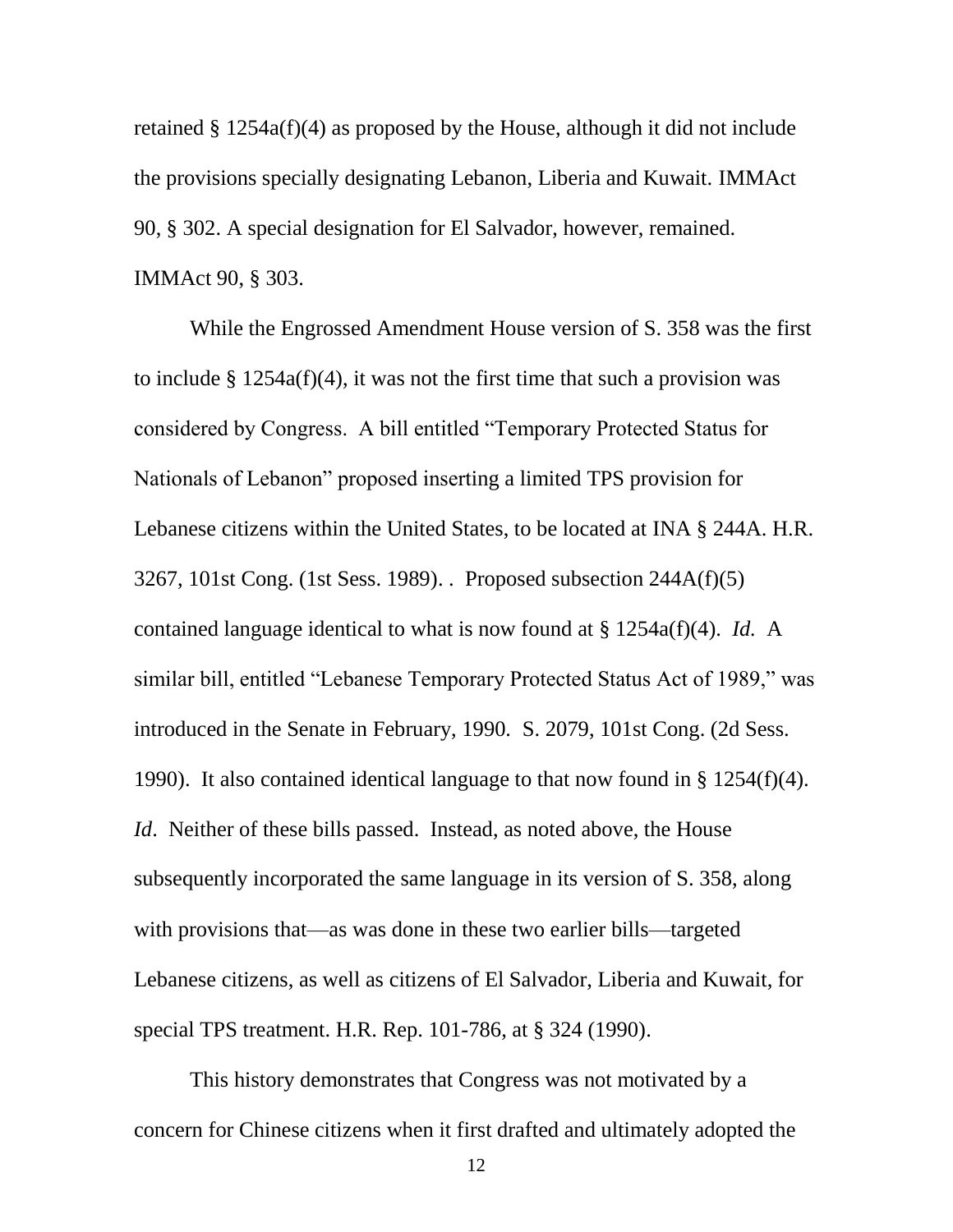language found in § 1254a(f)(4). The impact of Tiananmen Square on Chinese students in the United States was clearly a concern to Congress. However, none of the bills which sought to address this concern through the creation of a TPS regime included language similar to that found in § 1254a(f)(4). Chinese and Central American Temporary Protected Status Act of 1989, H.R. 45, 101st Cong. (1st Sess. 1989); Chinese Temporary Protected Status Act of 1989, H.R. 2929, 101st Cong. (1st Sess. 1989); Chinese and Central American Temporary Protected Status Act of 1989, H.R. 3506, 101st Cong. (1st Sess. 1989). Appellants' speculative conclusion that Congress was focused on individuals who might be "unable to return to their country after lawfully entering the United States," Dkt. 6-1 at 50, has no support since it rests entirely on the mistaken premise that a concern for Chinese students was behind the adoption of  $\S$  1254a(f)(4). Thus, contrary to Appellants' contention, there is nothing in the legislative history to conflict with a plain reading of the statute.

Respectfully submitted,

13 s/ Mary Kenney Mary Kenney Patrick Taurel American Immigration Council 1331 G Street NW, Suite 200 Washington, DC 20005 202-507-7512 (phone) 202-742-5619 (fax)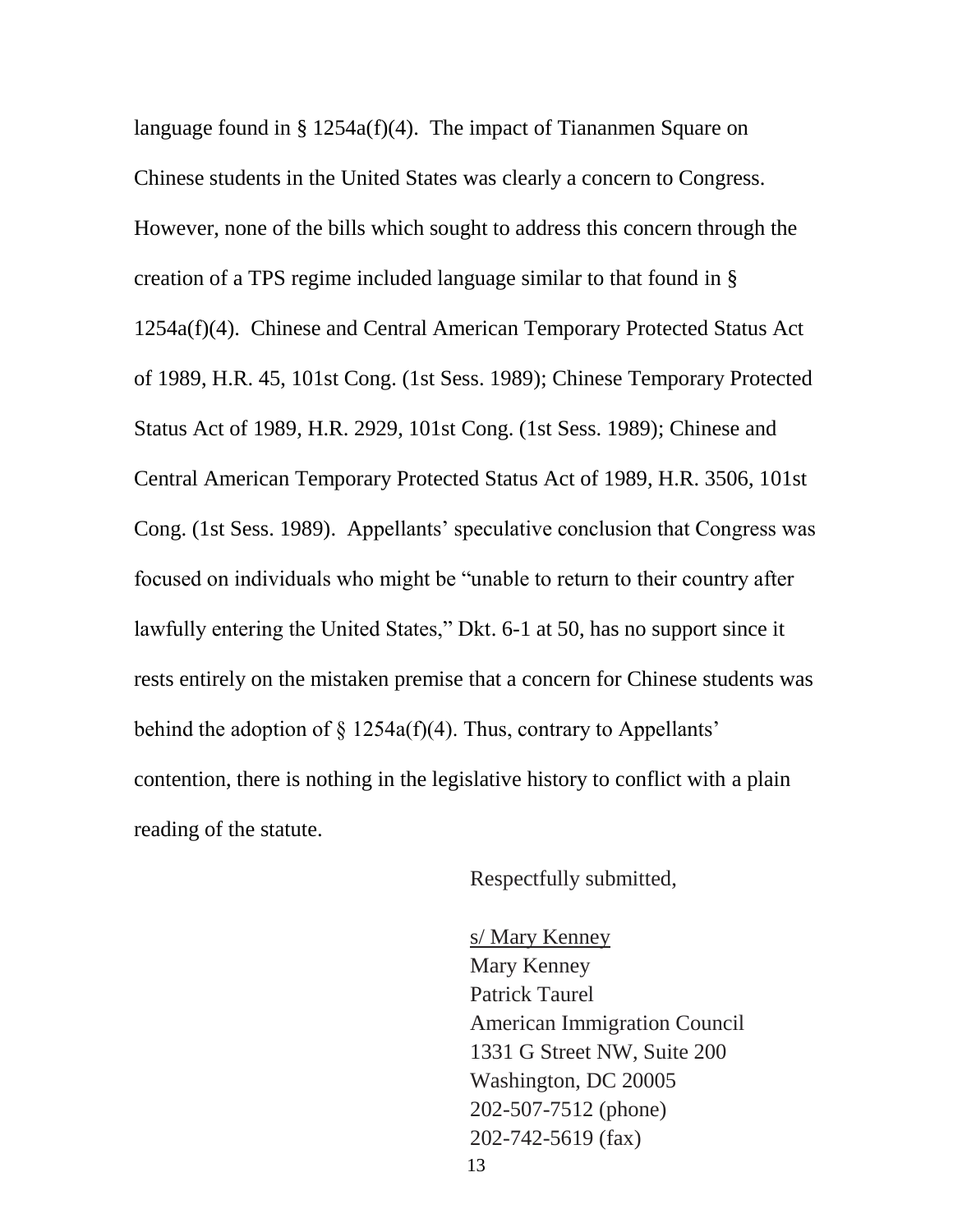s/ Devin Theriot-Orr Devin Theriot-Orr Gibbs Houston Pauw Suite 1600 1000 Second Avenue Seattle, WA 98104 206-682-1080

Attorneys for *Amici Curiae*

Dated: February 26, 2015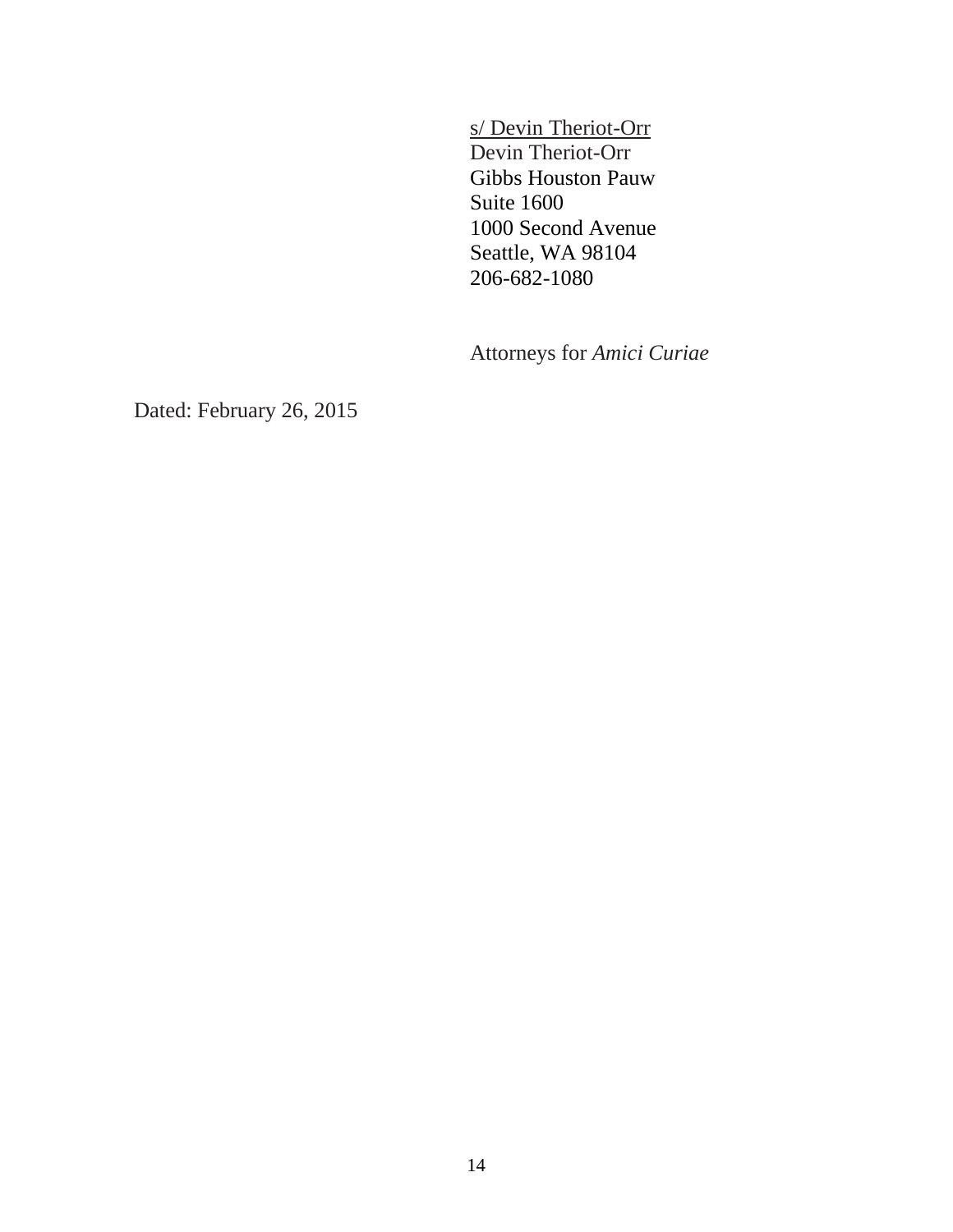### **CERTIFICATE OF COMPLIANCE**

This brief complies with the type-volume limitation of Fed. R. App. P.  $32(a)(6)$  and  $29(d)$  and  $29-2(c)(2)$  because this brief contains 3,032 words, excluding the parts of the brief exempted by Fed. R. App. P.  $32(a)(7)(B)(iii)$ . This brief complies with the typeface requirements of Fed. R. App. P. 32(a)(5) and the type style requirements of Fed. R. App. P. 32(a)(b) because this brief has been prepared using Microsoft Word 2010, is proportionately spaced, and has a typeface of 14 point.

Dated: February 26, 2015 s/ Mary Kenney

Mary Kenney American Immigration Council 1331 G Street N.W., Suite 200 Washington, D.C. 20005 202-507-7512 [mkenney@immcouncil.org](mailto:mkenney@immcouncil.org)